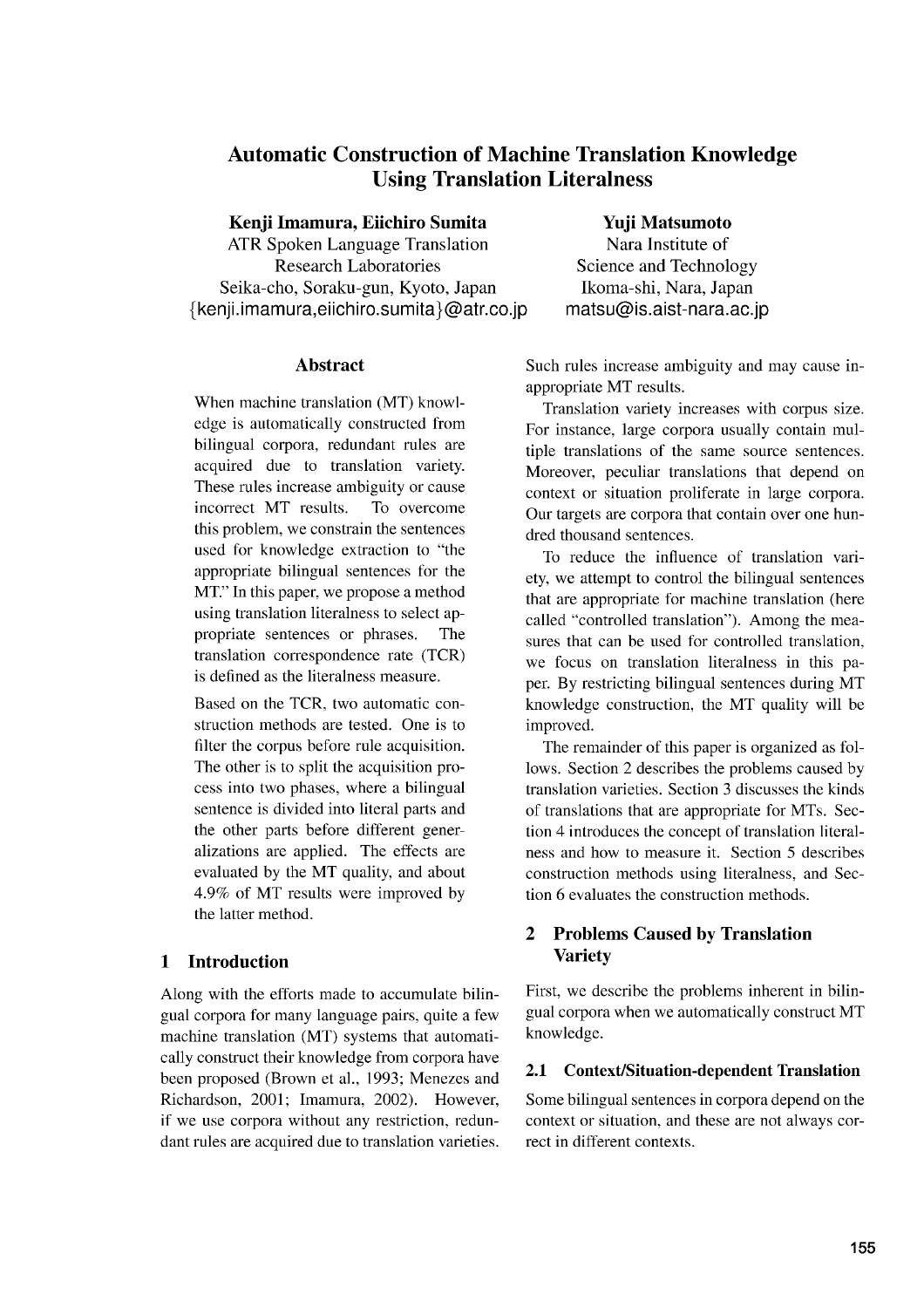For instance, the English determiner *'the'* is not generally translated into Japanese. However, when a human translator cannot semantically identify the following noun, a determinant modifier such as 'watashi-no (my)' or 'sono (its)' is supplied.

As an example of a situation-dependent translation, the Japanese sentence *"Shashin wo tot-te itadake masu ka?* (Could you take our photograph?)" is sometimes translated into an English sentence as *"Could you press this shutter button?"* This translation is correct from the viewpoint of meaning, but it can only be applied when we want a photograph to be taken. Such examples show that most context/situation-dependent translations are non-literal.

MT knowledge constructed from context/situation-dependent translations cause incorrect target sentences, which may contain omissions or redundant words, when it is applied to an inappropriate context or situation.

### **2.2 Multiple Translations**

Generally speaking, a single source expression can be translated into multiple target expressions. Therefore, a corpus contains multiple translations even though they are translated from the same source sentence. For example, the Japanese sentence *"Kono toraberaazu chekku wo genkin ni shite kudasai"* can be translated into English any of the following sentences.

- *• I'd like to cash these traveler's checks.*
- *• Could you change these traveler's checks into cash?*
- *• Please cash these traveler's checks.*

These translations are all correct. Actually, the corpus of Takezawa et al. (2002) contains ten different translations of this source sentence. When we construct MT knowledge from corpora that contain such variety, redundant rules are acquired. For instance, a pattern-based MT system described in Imamura (2002) acquires different transfer rules from each multiple translations, although only one rule is necessary for translating a sentence. Redundant rules increase ambiguity or decrease translation speed (Meyers et al., 2000).

## **3 Appropriate Translation for MTs**

#### **3.1 Controlled Translation**

Controlled language (Mitamura et al., 1991; Mitamura and Nyberg, 1995) is proposed for monolingual processing in order to reduce variety. This method allows monolingual texts within a restricted vocabulary and a restricted grammar. Texts written by the controlled language method have fewer semantic and syntactic ambiguities when they are read by a human or analyzed by a computer.

A similar idea can be applied to bilingual corpora. Namely, the expressions in bilingual corpora should be restricted, and "translations that are appropriate for the MT" should be used in knowledge construction. This approach assumes that context/situation-dependent translations should be removed before construction so that ambiguities in MT can be decreased. Restricted bilingual sentences are called controlled translations in this paper.

The following measures are assumed to be available for controlled translation. First three measures are for each of the bilingual sentences in the corpus and the fourth measure is for the whole corpus:

- **• Literalness:** Few omissions or redundant words appear between the source and target sentences. In other words, most words in the source sentence correspond to some words in the target sentence.
- **• Context-freeness:** Source word sequences correspond to the target word sequences independent of the contextual information. With this measure, partial translation can be reused in other sentences.
- **• Word-order Agreement:** The word order of a source sentence agrees substantially with that of a target sentence. This measure ensures that the cost of word order adjustment is small.
- **• Word Translation Stability:** A source word is better translated into the same target word through the corpus.

For example, the Japanese adjectival verb *'hitsuyoo-da'* can be translated into the En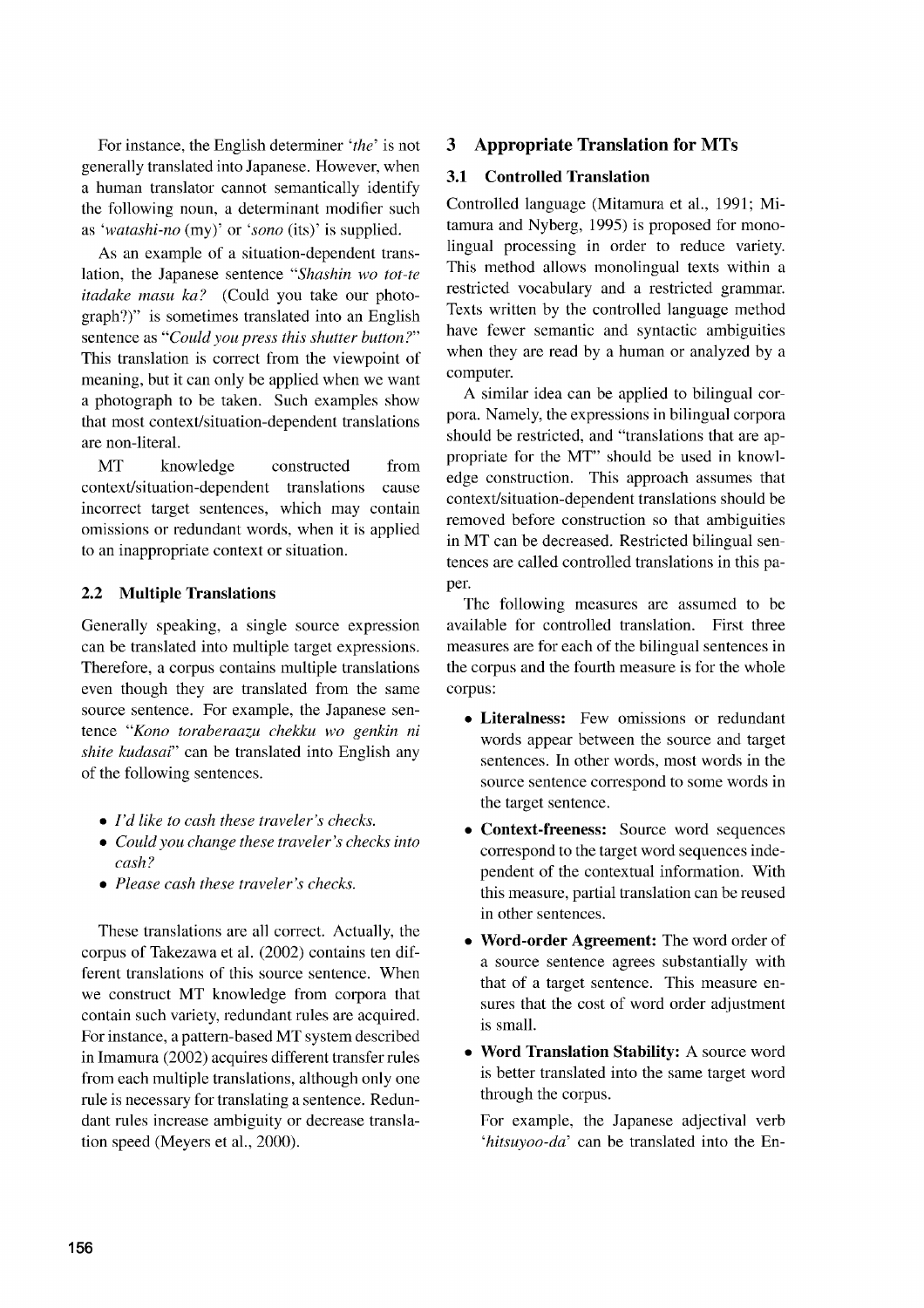glish adjective *'necessary,'* the verb *'need,'* or the verb *'require.'* It is better for an MT system to always translate this word into *'necessary,'* if possible.

Effective measures of controlled translation depend on MT methods. For example, word-level statistical MT (Brown et al., 1993) translates a source sentence with a combination of word transfer and word order adjustment. Thus, wordorder agreement is an important measure. On the other hand, this is not important for transfer-based MTs because the word order can be significantly changed through syntactic transfer. A transferbased MT method using the phrase structure is studied here.

#### 3.2 Base MT System

We use Hierarchical Phrase Alignment-based Translator (HPAT) (Imamura, 2002) as the target transfer-based MT system. HPAT is an new version of Transfer Driven Machine Translator (TDMT) (Furuse and Iida, 1994). Transfer rules of HPAT are automatically acquired from a parallel corpus, but those of TDMT were constructed manually.

The procedure of HPAT is briefly described as follows (Figure 1). First, phrasal correspondences are hierarchically extracted from a parallel corpus using Hierarchical Phrase Alignment (Imamura, 2001). Next, the hierarchical correspondences are transferred into patterns, and transfer rules are generated. At the time of translation, the input sentence is parsed by using source patterns in the transfer rules. The MT result is generated by mapping the source patterns to the target patterns. Ambiguities, which occur during parsing or mapping, are solved by selecting the patterns that minimize the semantic distance between the input sentence and the source examples (real examples in the training corpus).

### 3.3 Appropriate Translation for Transfer-based MT

In order to verify effective measures of controlled translation for transfer-based MTs, we review the fundamentals of TDMT in this section.

TDMT was trained by human rule writers. They selected bilingual sentences from a corpus one by



Figure 1: Overview of HPAT: Knowledge Construction and Translation Process

one and added or arranged the transfer rules in order to translate the sentences. The target sentences were then rewritten with the aim of minimizing the number of transfer rules. We believe that this way of rewritten translation is appropriate examples for TDMT.

We compared 6,304 bilingual sentences rewritten for an English-to-Japanese version of TDMT and the original translations in the corpus  $\frac{1}{1}$ . The statistics in Table 1 show that the following measures are effective for transfer-based MT. Note that these data were calculated from the results of morphological analysis and word alignment (c.f., Section 6). The correspondences output from the word aligner are called word links.

Literalness Focusing on the number of linked target words, the value of the rewritten translations is considerably higher than that of the original translations. This result shows that the words of source sentences are translated into target words more directly in the case of the rewritten translations. Thus, the rewritten translations are more literal.

Word Translation Stability Focusing on the number of different words in the target language and the mean number of translation words, both values of the rewritten translations are lower than those of the original translations. This is because

<sup>&</sup>lt;sup>1</sup>When TDMT translates input sentences already trained, the MT results become identical to the objective translations for the rule writer. Therefore, the rewritten translations were acquired by translating trained sentences by TDMT.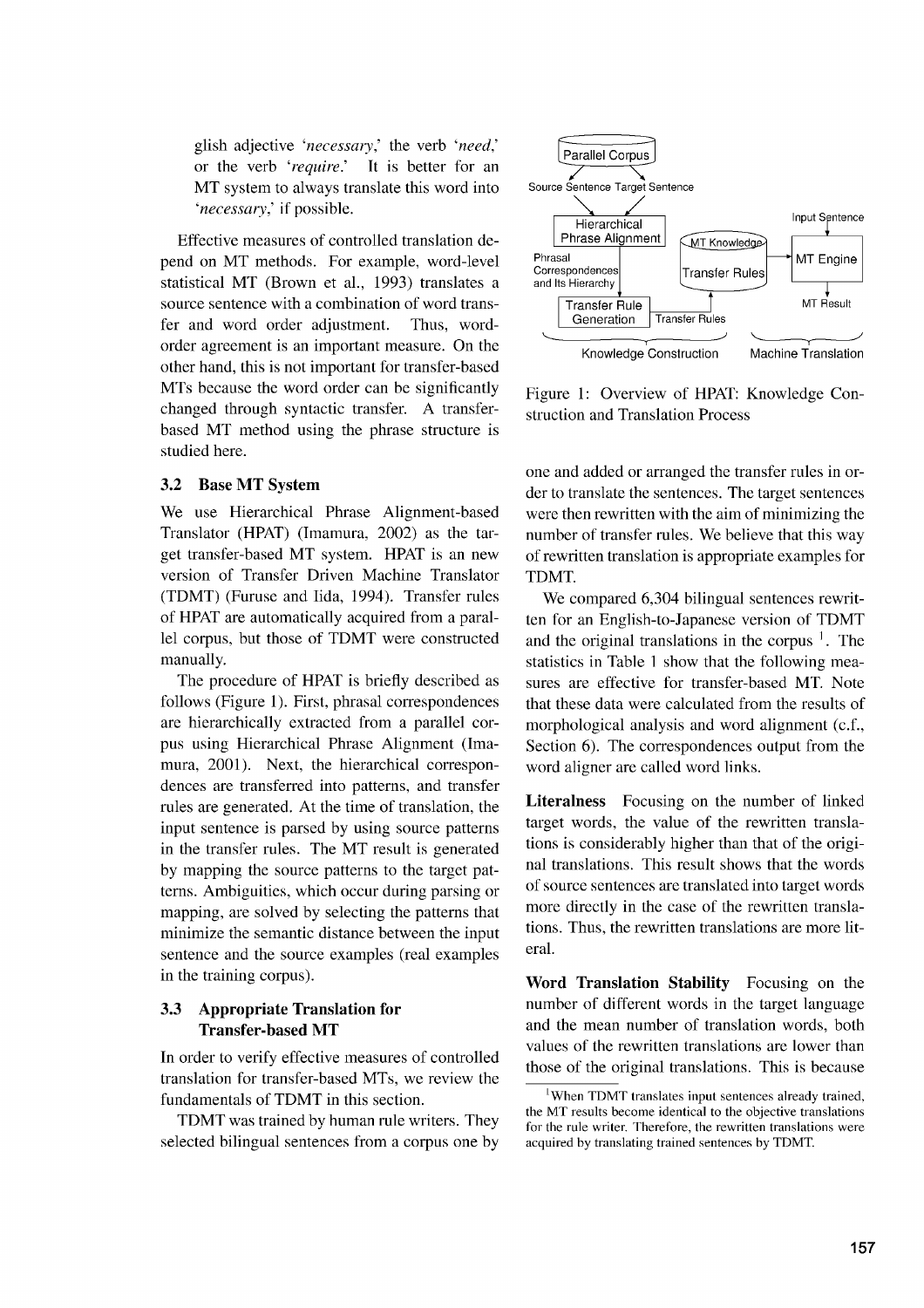|                                               | <b>Rewritten Translations</b> | Original Translations   |
|-----------------------------------------------|-------------------------------|-------------------------|
| # of Linked Target Words                      | 28,300 words $(49.5\%)$       | 20,722 words $(34.0\%)$ |
| # of Different Words in Target Language       | $3.107$ words                 | $3.601$ words           |
| Mean # of Translation Words per Source Word   | 1.51 trans./word              | 1.94 trans./word        |
| Mean Context-freeness (# of Word Link $= 4$ ) | 4.45                          | 4.21                    |

Table 1: Comparison of TDMT Training Translations and Original Translations

the rule writers rewrote translations to make target words as simple as possible, and thus the variety of target words was decreased. In other words, the rewritten translations are more stable from the viewpoint of word translation.

**Context-freeness** Mean context-freeness in Table 1 denotes the mean number of word-link combinations in which word sequences of the source and the target contain word links only between their constituents (cross-links are allowed). If a bilingual sentence can be divided into many translation parts, this value become high. This value depends on the number of word links. When it is calculated only from the sentences that contain four word links, the value of the rewritten translations is higher than that of the original translations.

## **4 Translation Literalness**

We particularly focus on the literalness among the controlled translation measures in order to reduce the incorrect rules that result from context/situation-dependent translations. Word translation stability and context freeness must serve as countermeasures for multiple translations, since they ensure that word translations and structures are steady throughout the corpus. However, the reduction of incorrect translations is done prior to the reduction of ambiguities.

## **4.1 Literalness Measure**

A literal translation means that source words are translated one by one to target words. Therefore, a bilingual sentence that has many word correspondences is literal. The word correspondences can be acquired by referring to translation dictionaries or using statistical word aligners (e.g., (Melamed, 2000)).

However, not all source words always have an exact corresponding target word. For example, in the case of English and Japanese, some prepositions are not translated into Japanese. On the contrary, the preposition *'after'* may be translated into Japanese as the noun *`ato.'* These examples show that some functional words have to be translated while others do not. Thus, literalness is not determined only by counting word correspondences but also by estimating how many words in the source and target sentences have to be translated.

Based on the above discussion, the translation literalness of a bilingual sentence is measured by the following procedure. Note that a translation dictionary is utilized in this procedure. The dictionary is automatically constructed by gathering the results of word alignment at this time, though hand-made dictionaries may also be utilized. In this process, we assume that one source word corresponds to one target word.

- 1. Look up words in the translation dictionary by the source word.  $T_s$  denotes the number of source words found in the dictionary entries.
- 2. Look up words in the dictionary by target words.  $T_t$  denotes the number of target words found in the definition parts of the dictionary.
- 3. If there is an entry that includes both the source and target word, the word pair is regarded as the word link *L* denotes the number of word links.
- 4. Calculate the literalness with the following equation, which we call the Translation Correspondence Rate (TCR) in this paper.

en we call the Translation Cor-  
Rate (TCR) in this paper.  

$$
TCR = \frac{2L}{T_s + T_t}
$$
 (1)

The TCR denotes the portion of the directly translated words among the words that should be translated. This definition is bi-directional,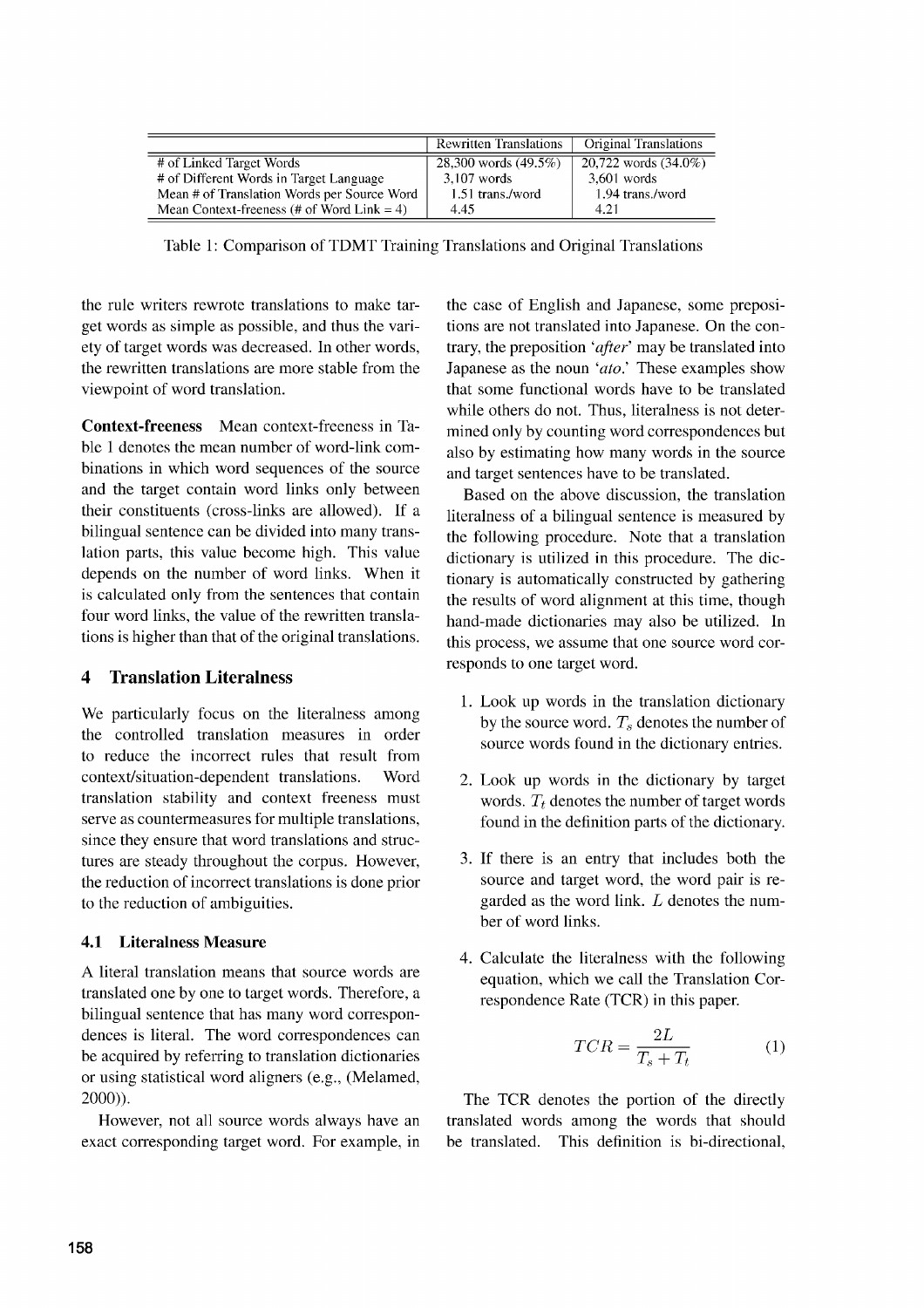

Figure 2: Example of Measuring Literalness Using Translation Correspondence Rate (Circled words denote words found in the dictionary. Lines between sentences denote word links.)

so omission and redundancy can be measured equally. Moreover, the influence of the dictionary size is low because the words that do not appear in the dictionary are ignored.

For example, suppose that a Japanese source sentence (Source) and its English translations (Targets 1 and 2) are given as shown in Figure 2. Target 1 is a literal translation, and Target 2 is a non-literal translation, while the meaning is equivalent. When the circled words are those found in the dictionary,  $T_s$  is five, and  $T_t$  of Target 1 is also five. There are five word links between Source and Target 1, so the TCR is 1.0 by Equation (1).

On the other hand, in the case of Target 2, four words are found in the dictionary  $(T_t = 4)$ , and there are three word links. Thus, the TCR is  $\frac{2*3}{5+4} \simeq 0.67$ , and Target 1 is judged as more literal than Target 2.

The literalness based on the TCR is judged from a tagged result and a translation dictionary. In other words, 'deep analyses' such as parsing are not necessary.

## **5 Knowledge Construction Using Translation Literalness**

In this section, two approaches for constructing translation knowledge are introduced. One is bilingual corpus filtering, which selects highly literal bilingual sentences from the corpus. Filtering is done as preprocessing before rule acquisition. The other is split construction, which divides a bilingual sentence into literal and non-literal parts and applies different generalization strategies to these parts.

#### **5.1 Bilingual Corpus Filtering**

We consider two approaches to corpus filtering.

**Filtering Based on Threshold** A partial corpus is created by selecting bilingual sentences with TCR values higher than a threshold, and MT knowledge is constructed from the extracted corpus. By making the threshold higher, the coverage of MT knowledge will decrease because the size of the extracted corpus becomes smaller.

**Filtering Based on Group Maximum** First, sentences that have the identical source sentence are grouped together, and a partial corpus is created by selecting the bilingual sentences that have the maximal TCR from each group. As opposed to filtering based on a threshold, all source sentences are used for knowledge construction, so the coverage of MT knowledge can be maintained. However, some context/situation-dependent translations remain in the extracted corpus when only one non-literal translation is in the corpus.

## **5.2 Split Construction into Literal and Other Parts**

The TCR can be calculated not only for sentences but also for phrases. In the case of filtering, the coverage of the MT knowledge is decreased by limiting translation to highly literal sentences. However, even though they are non-literal, such sentences may contain literal translations at the phrase level. Thus, the coverage can be maintained if we extract literal phrases from non-literal sentences and construct knowledge from them.

A problem with this approach is that non-literal bilingual sentences sometimes contain idiomatic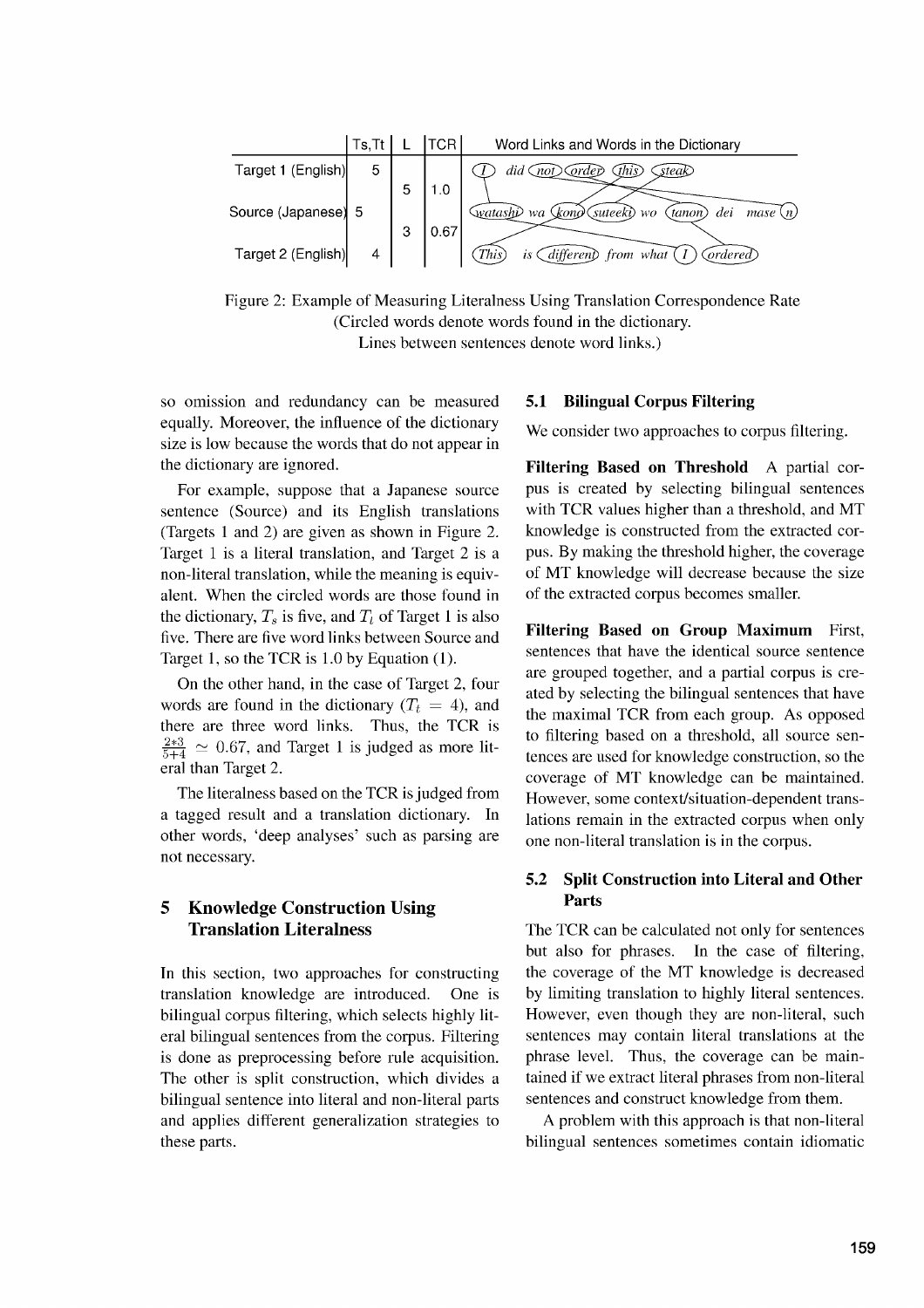|                             |                    | Source (Japanese)                                                                 |                                                  |                          | Shinai no kankoo tsuaa wa ari masu ka                                                                                                                 |
|-----------------------------|--------------------|-----------------------------------------------------------------------------------|--------------------------------------------------|--------------------------|-------------------------------------------------------------------------------------------------------------------------------------------------------|
|                             | Target 1 (English) | I want to look around the city.                                                   |                                                  |                          | Target 2 (English)<br>Do you have any sightseeing tours of the city?                                                                                  |
| Phrase                      | TCR                | <b>Generated Transfer Rule</b>                                                    | Phrase                                           | <b>TCR</b>               | <b>Generated Transfer Rule</b>                                                                                                                        |
| $(A-1)$ S                   | 0.25               | X/NP no kankoo tsuaa wa ari masu ka<br>$\Rightarrow$ I want to look around $X/NP$ | $(B-1)$ S<br>(B-2) VP                            | 1.0<br>1.0               | $X/NP$ masu ka => Do you $X/NP$<br>$X/NP$ wa $Y/NP = Y/NP X/NP$                                                                                       |
| $(A-2) NP$                  | 1.0                | shinai $\Rightarrow$ the city                                                     | $(B-3) NP$<br>$(B-4) NP$<br>(B-5) NP<br>(B-6) VP | 1.0<br>1.0<br>1.0<br>1.0 | $X/NP$ no $Y/NP$ => $Y/NP$ of $X/NP$<br>shinai $\Rightarrow$ the city<br>$kankoo$ tsuaa $\Rightarrow$ any sightseeing tours<br>$ari \Rightarrow have$ |
| (A) Non-literal Translation |                    |                                                                                   |                                                  | (B) Literal Translation  |                                                                                                                                                       |

Figure 3: Examples of Generated Rules for Japanese-to-English Translation (A) from Non-literal Translation by Split Construction (B) from Literal Translation.

translations that should not be translated literally. For example, the Japanese greeting *"Hajime mashi te"* should be translated into *"How do you do,"* not into its literal translation, *"For the first time."* Such idioms are usually represented by a long word sequence.

To cope with literal and idiomatic translations, a sentence is divided into literal and non-literal parts, and a different construction is applied. Short rules, which are more generalized and easier to reuse, are generated from the literal parts. Long rules, which are more strict in their use in MT, are generated from the non-literal parts. The procedure is described as follows.

- 1. Phrasal correspondences are acquired by Hierarchical Phrase Alignment.
- 2. The hierarchy is traced from top to bottom, and the literalness of each correspondence is measured. If the TCR is equal to or higher than the threshold, the phrase is judged as a literal phrase and the tracing stops before reaching the bottom.
- 3. If the phrase is literal, transfer rules that include its lower hierarchy are generalized.
- 4. If the top structure (i.e., entire sentence) is not literal, a rule is generated in which only the literal parts are generalized.

For example, suppose that different target sentences from the same source are given as shown in Figure 3. The phrase (A-1)S has low TCR, but

the TCR of the noun phrase pair *shinai'* and *'the*  $city'$  has 1.0. Thus, the phrase  $(A-2)NP$  is generalized, and the long transfer rule  $(A-1)S$  is generated from the non-literal translation. On the contrary, the TCR of the top phrase  $(B-1)S$  is 1.0, so all phrases in (B) are generalized and totally six rules are generated. The rules generated from literal translations are general, and they will be used for the translation of the other sentences.

Thus, by using the split construction, rules like templates are generated from non-literal translations and primary rules for transfer-based MT are generated only from literal phrases. Rules generated from non-literal translations are used only when the input word sequence exactly matches the sequence in the rule. In other words, they are hardly used in different contexts.

## 6 Translation Experiments

In order to evaluate the effect of literalness in MT knowledge construction, we constructed knowledge by using the methods described in Section 5 and evaluated the MT quality of the resulting English-to-Japanese translation.

## 6.1 Experimental Settings

Bilingual Corpus We used as the training set 149,882 bilingual sentences from the Basic Travel Expression Corpus (Takezawa et al., 2002). This corpus is a collection of Japanese sentences and their English translations based on expressions that are usually found in phrasebooks for foreign tourists. There are many bilingual sentences in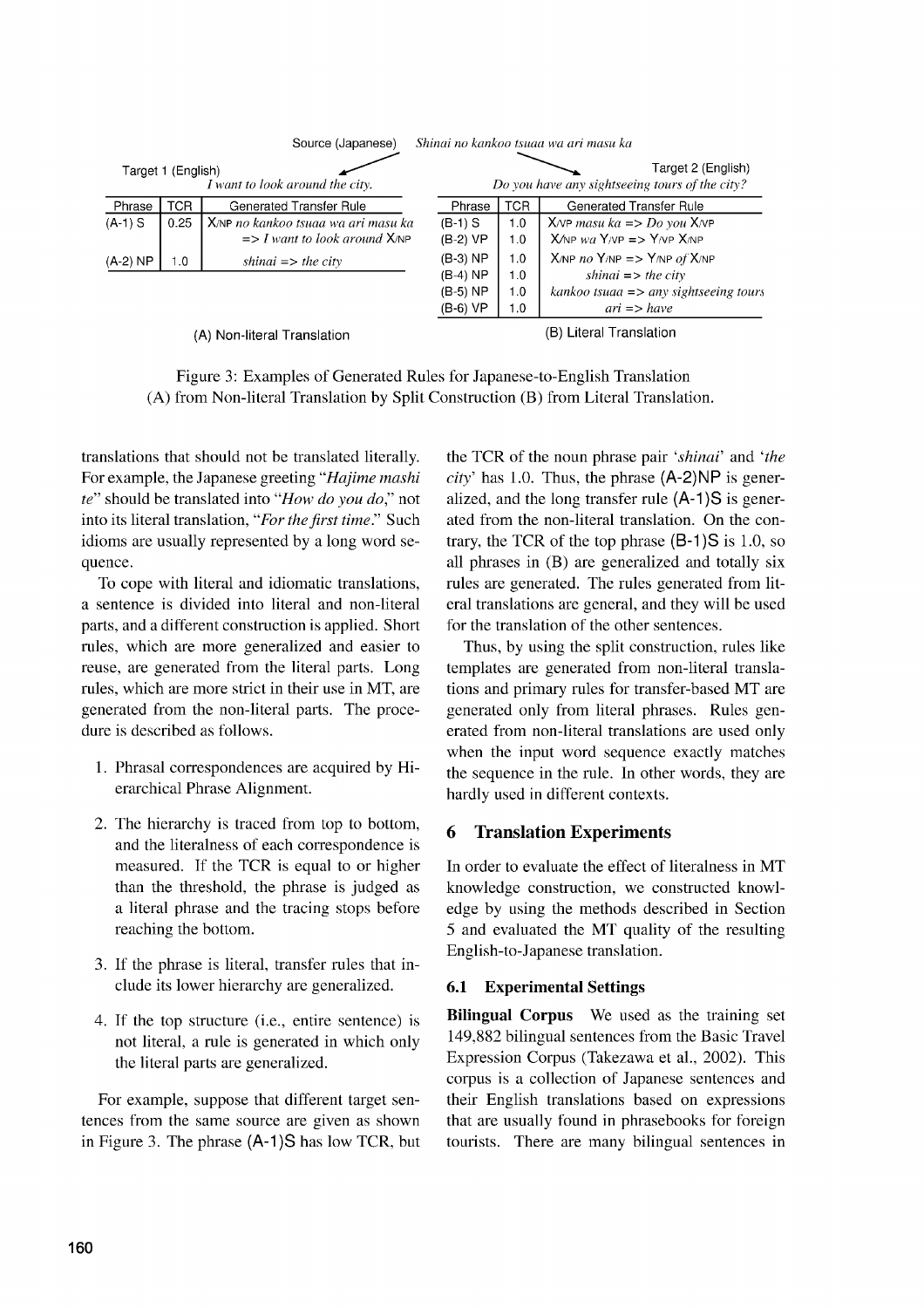which the source sentences are the same but the targets are not. About 13% of different English sentences have multiple Japanese translations.

Translation Dictionary: Extraction of Word Correspondence For word correspondences that occur more than nine times in the corpus, statistical word alignment was carried out by a similar method to Melamed (2000). When words for which the correspondence could not be found remain, a thesaurus (Ohno and Hamanishi, 1984) was used to create correspondences to the words of the same group. A translation dictionary was constructed as a collection of the word correspondences. The accuracy of this word aligner is about 90% for precision and 73% for recall by a closed test of content words.

Evaluation for MT Quality We used the following two methods to evaluate MT quality.

#### 1. Automatic Evaluation

We used BLUE (Papineni et al., 2002) with 10,150 sentences that were reserved for the test set. The number of references was one for each sentence, and a range from uni-gram to fourgram was used.

#### 2. Subjective Evaluation

From the above-mentioned test set, 510 sentences were evaluated by paired comparison. In detail, the source sentences were translated using the base rule set created from the entire corpus, and the same sources were translated using the rules constructed with literalness. One by one, a Japanese native speaker judged which MT result was better or that they were of the same quality. Subjective quality is represented by the following equation, where *I* denotes the number of improved sentences and *D* denotes the number of degraded sentences.

$$
Subj. Quality = \frac{I - D}{\text{\# of test sentences}} \qquad (2)
$$

#### 6.2 MT Quality vs. Construction Methods

The level of MT quality achieved by each of the construction methods is compared in Table 2. Coverage of exact rules denotes the portion of sentences that were translated by using only the rules that require the source example to exactly match the input sentence. In addition, the threshold  $TCR \geq 0.4$  was used for filtering because it was experimentally shown to be the best value. In the case of split construction, we used the extracted corpus after filtering based on the group maximum, and phrases that were *TCR >* 0.8 were judged to be literal phrases.

First, focusing on the filtering, the subjective qualities or the BLEU scores are better than the base in both methods. Comparing the threshold with the group maximum, the BLEU score is increased by the group maximum. The coverage of the exact rules is higher even if the corpus size decreases. Filtering based on the group maximum improves the quality while maintaining the coverage of the knowledge.

Although we used a high-density corpus where many English sentences have multiple Japanese translations, the quality improved by only about 1%. It is difficult to significantly improve the quality by bilingual corpus filtering because it is difficult to both remove insufficiently literal translations and maintain coverage of MT knowledge.

On the other hand, the BLEU score and the subjective quality both improved in the case of split construction, even though the coverage of the exact rules decreased. In particular, the subjective quality improved by about 4.9%. Incorrect translations were suppressed because the rules generated from non-literals are restricted when the MT system applies them.

In summary, all construction methods helped to improve the BLEU scores or the subjective qualities; therefore, construction with translation literalness is an effective way to improve MT quality.

### 7 Conclusions

In this paper, we proposed restricting the translation variety in bilingual corpora by controlled translation, which limits bilingual sentences to the appropriate translations for MT. We focused on literalness from among the various measures for controlled translation and defined a Translation Correspondence Rate for calculating literalness.

Less literal translations could be removed by fil-